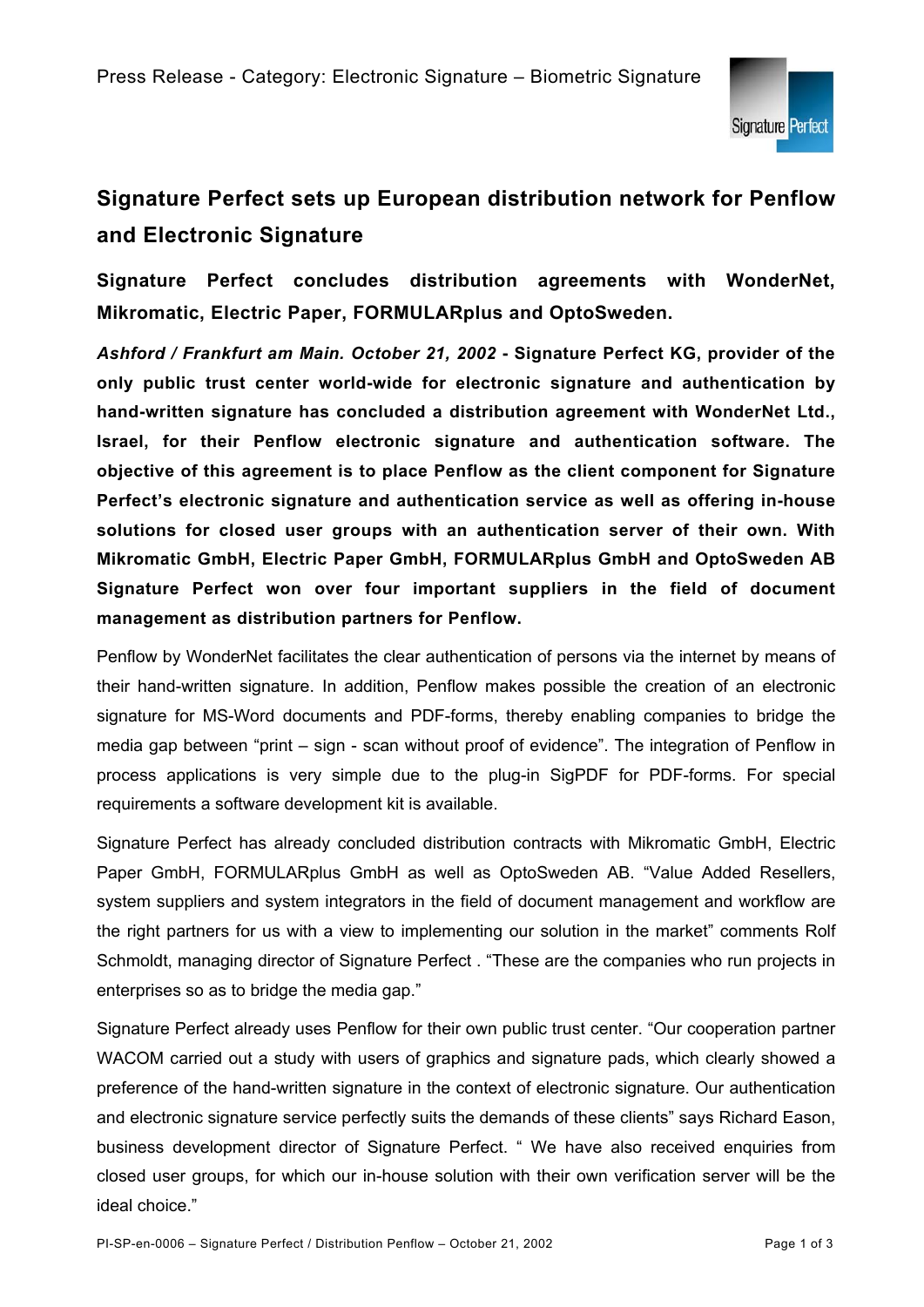

According to Signature Perfect, the main focus will still be on the electronic signature with online authentication by means of hand-written biometric signature, above all B2B solutions. From November 2002 a capture solution for hand-written signatures will also be offered for B2C business.

An important feature of the capture solution is that after capturing the hand-written biometric signature templates, the electronic signature is provided by the signature service together with the hash of the document as well as the profile of the hand-written biometric signature. An authentication certificate does not apply in case of the capture solution. Unlike other authentication methods such as SmartCard and PIN, the capture solution incorporates the profile of the hand-written signature into the electronic signature, thereby facilitating the identification by handwriting experts at a later date.

The electronic signature protects the integrity of the document, whereas the profile of the handwritten signature incorporated into the electronic signature safeguards the identity of the signatory.

## **Signature Perfect KG:**

Signature Perfect KG offers the only public internet service for European advanced electronic signatures world-wide. The authentication is performed by means of the hand-written biometric signature captured on a signature pad. The hash of the document or of parts of a document (in forms) is sent to the server together with the captured profile of the hand-written biometric signature. After successful authentication the electronic signature is created using the private key, either of the company account for non-registered signatories or of the registered signatory himself. The electronic signature including the public key is transmitted to the application program and incorporated into the document in question. The encrypted signature contains the hash of the document together with the profile of the hand-written signature, thereby facilitating the checking of the document against fraud by checking the identity of the signatory by handwriting forensic experts at a later date. With the method developed by Signature Perfect, there is no risk of passing on or losing a PIN or SmartCard (i.e. the Private Key), since the user only needs his hand-written signature.

Germany has operated some of the most comprehensive electronic signature laws for longer than most other countries and, even since adaptation to conform to the EU Electronic Signature Directive, they are still amongst the most stringent in the world. The German Civil Code (BGB § 127) stipulates that for more than 95% of all agreements, declarations of intent and receipts an advanced electronic signature, as laid down in the Signature Act (SigG § 2 section 1), is fully sufficient. Signature Perfect offers advanced electronic signatures for MS-Word and PDF-